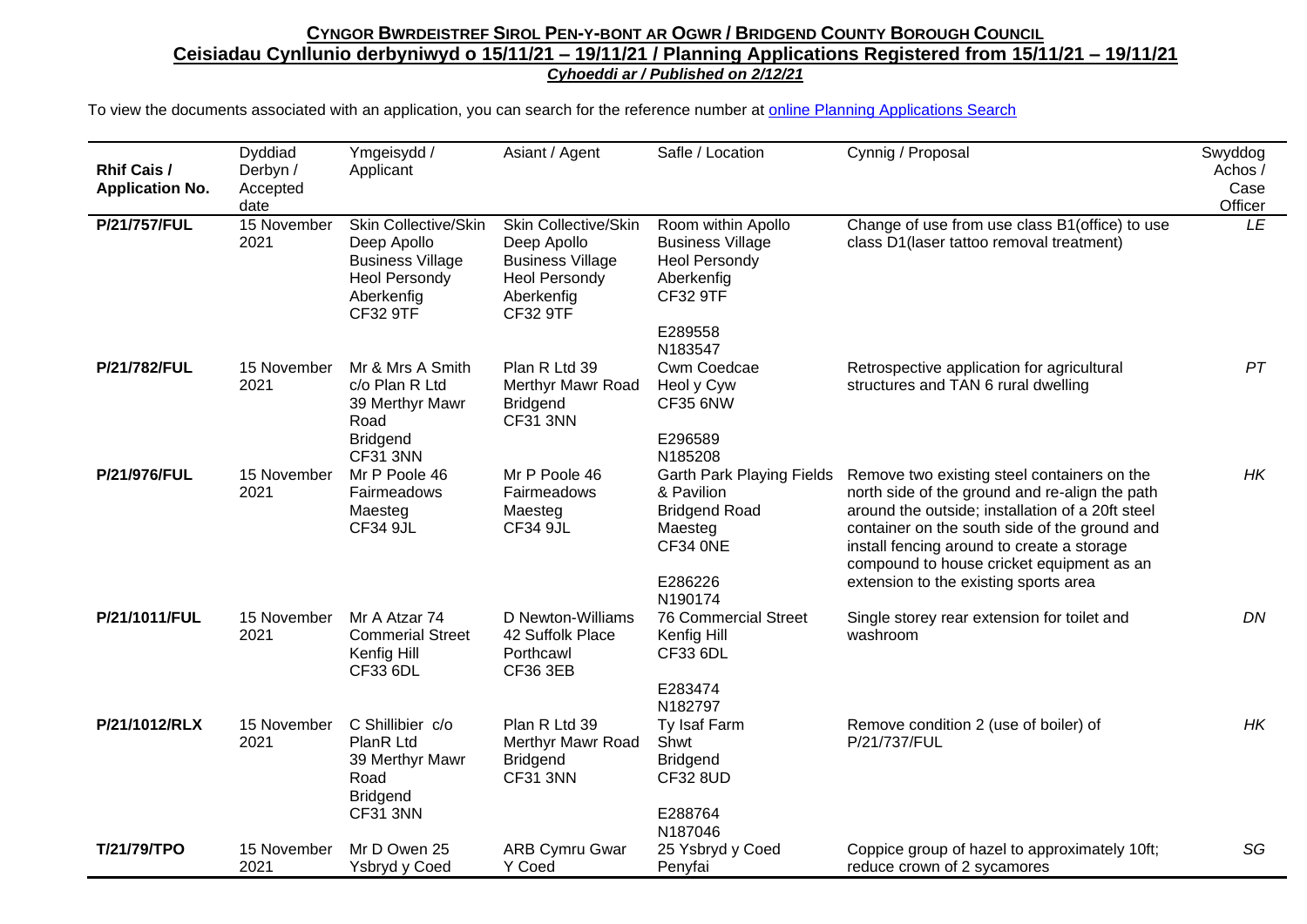| <b>Rhif Cais /</b><br><b>Application No.</b> | Dyddiad<br>Derbyn /<br>Accepted<br>date | Ymgeisydd /<br>Applicant                                                 | Asiant / Agent                                                               | Safle / Location                                                                                     | Cynnig / Proposal                                                                                                                                                               | Swyddog<br>Achos /<br>Case<br>Officer |
|----------------------------------------------|-----------------------------------------|--------------------------------------------------------------------------|------------------------------------------------------------------------------|------------------------------------------------------------------------------------------------------|---------------------------------------------------------------------------------------------------------------------------------------------------------------------------------|---------------------------------------|
|                                              |                                         | Penyfai<br><b>CF31 4GF</b>                                               | Pant y Pwllau<br>Coity<br><b>CF35 6BP</b>                                    | <b>CF31 4GF</b><br>E289826<br>N181757                                                                |                                                                                                                                                                                 |                                       |
| T/21/80/TPO                                  | 15 November<br>2021                     | Mrs C Ashman 16<br>Coed Parc Court<br><b>Bridgend</b><br><b>CF31 4HU</b> | <b>ARB Cymru Gwar</b><br>Y Coed<br>Pant y Pwllau<br>Coity<br><b>CF35 6BP</b> | 16 Coed Parc Court<br><b>Bridgend</b><br><b>CF31 4HU</b><br>E290210<br>N179903                       | Elm tree to be reduced by 25-30%                                                                                                                                                | SG                                    |
| T/21/81/TPO                                  | 15 November<br>2021                     | Mr S Bullows 17<br>Coed Parc Court<br><b>Bridgend</b><br><b>CF31 4HU</b> | <b>ARB Cymru Gwar</b><br>Y Coed<br>Pant y Pwllau<br>Coity<br><b>CF35 6BP</b> | 17 Coed Parc Court<br><b>Bridgend</b><br><b>CF31 4HU</b>                                             | Reduce sycamore tree by 25-30%                                                                                                                                                  | SG                                    |
| T/21/82/TPO                                  | 15 November<br>2021                     | Mr C Bendell 15<br>Coed Parc Court<br><b>Bridgend</b><br><b>CF31 4HU</b> | <b>ARB Cymru Gwar</b><br>Y Coed<br>Pant y Pwllau<br>Coity<br><b>CF35 6BP</b> | E290226<br>N179914<br>15 Coed Parc Court<br><b>Bridgend</b><br><b>CF31 4HU</b><br>E290199<br>N179888 | Reduce sycamore tree by 30-40%; removal of<br>overgrown laurel bushes                                                                                                           | SG                                    |
| T/21/83/TPO                                  | 15 November<br>2021                     | Mrs S Brown 18<br>Llys Briallen<br><b>Brackla</b><br>CF31 2BG            | <b>ARB Cymru Gwar</b><br>Y Coed<br>Pant y Pwllau<br>Coity<br><b>CF35 6BP</b> | 19 Llys Briallen<br><b>Brackla</b><br>CF31 2BG<br>E292565<br>N180856                                 | Re-coppice hazel and blackthorn trees to 7-8 ft                                                                                                                                 | JE                                    |
| P/21/1017/NMA                                | 15 November<br>2021                     | C Evans 9 Llys<br><b>Briallen</b><br><b>Brackla</b><br><b>CF31 2BG</b>   | Andrew Skinner 36<br>Coychurch Road<br><b>Bridgend</b><br><b>CF31 3AP</b>    | 9 Llys Briallen<br><b>Brackla</b><br>CF31 2BG<br>E292572<br>N180971                                  | Non material amendment to P/20/148/FUL -<br>Amendments to window & door locations;<br>addition of two rooflights; confirm colour of roof<br>materials & window & door materials | JE                                    |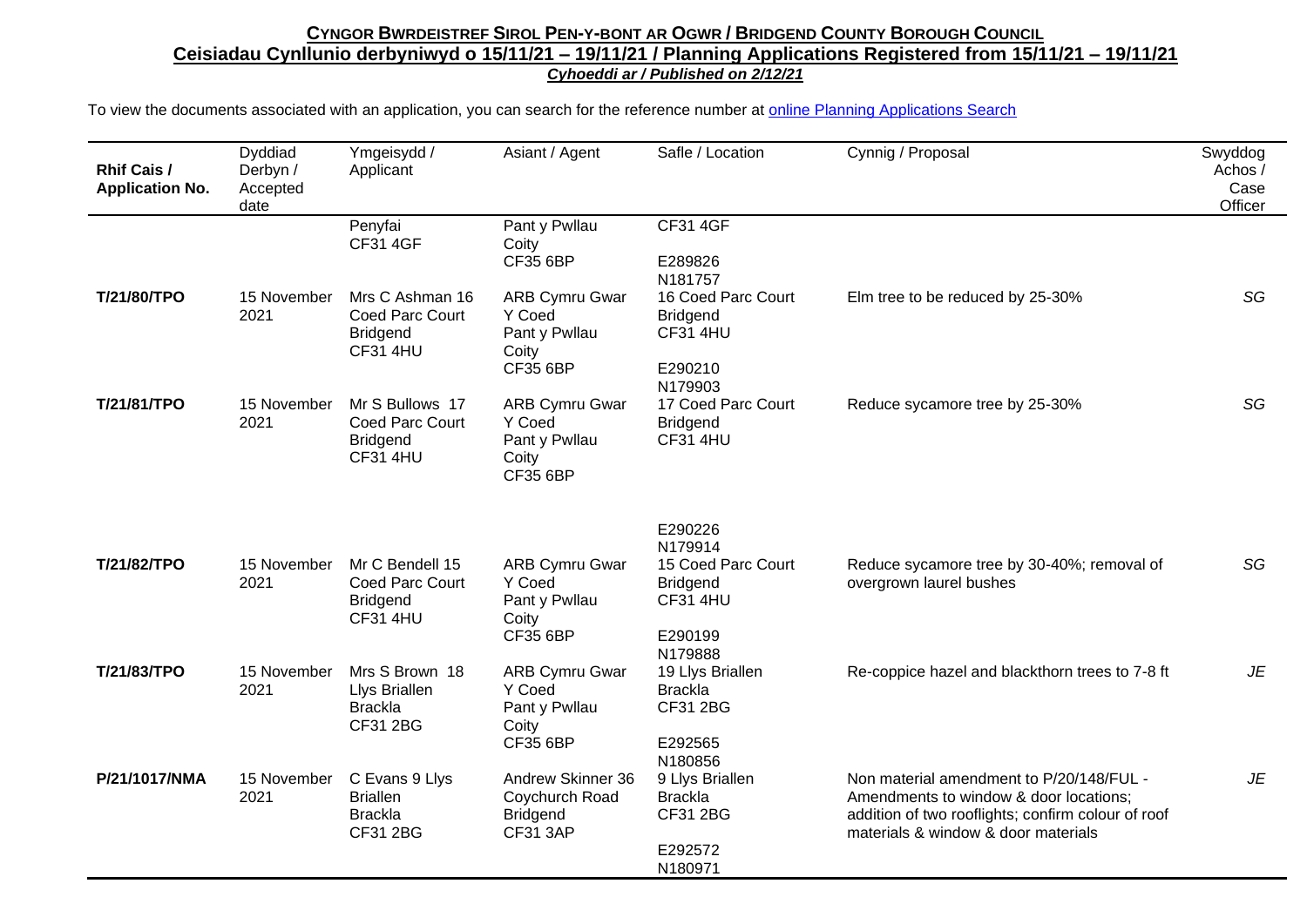| <b>Rhif Cais /</b><br><b>Application No.</b> | Dyddiad<br>Derbyn /<br>Accepted<br>date | Ymgeisydd /<br>Applicant                                                                                     | Asiant / Agent                                                                                                                        | Safle / Location                                                                 | Cynnig / Proposal                                                                                                                    | Swyddog<br>Achos /<br>Case<br>Officer |
|----------------------------------------------|-----------------------------------------|--------------------------------------------------------------------------------------------------------------|---------------------------------------------------------------------------------------------------------------------------------------|----------------------------------------------------------------------------------|--------------------------------------------------------------------------------------------------------------------------------------|---------------------------------------|
| P/21/1019/FUL                                | 15 November<br>2021                     | Mr S Jones 13 Heol<br>y Nant<br>Sarn<br><b>CF32 9UU</b>                                                      | Mr S Jones 13 Heol<br>y Nant<br>Sarn<br><b>CF32 9UU</b>                                                                               | 13 Heol y Nant<br>Sarn<br><b>CF32 9UU</b><br>E290705<br>N183543                  | Remove conservatory; construct two/single<br>storey rear kitchen/bedroom/bathroom<br>extension                                       | ES                                    |
| P/21/1025/DOC                                | 15 November<br>2021                     | Collins c/o Mango<br>Planning & Dev<br>Number Two<br><b>Waterton Park</b><br>Waterton<br><b>CF31 3PH</b>     | Mango Planning &<br>Dev. Ltd Number<br>Two Waterton Park<br>Waterton<br>CF31 3PH                                                      | Land at Waterton Lane<br>Waterton<br><b>CF31 3YW</b><br>E293486<br>N178943       | Approval of details for condition 9 of<br>P/14/185/FUL (and P/21/393/DOC)                                                            | JEJ                                   |
| P/21/1026/FUL                                | 15 November<br>2021                     | Mr G Phillips 75<br>Merthyr Mawr Road<br><b>Bridgend</b><br><b>CF31 3NS</b>                                  | Mr G Phillips 75<br>Merthyr Mawr Road<br><b>Bridgend</b><br><b>CF31 3NS</b>                                                           | 75 Merthyr Mawr Road<br><b>Bridgend</b><br><b>CF31 3NS</b><br>E290289<br>N178914 | Single storey rear extension                                                                                                         | DN                                    |
| P/21/1028/FUL                                | 16 November<br>2021                     | Mr J Horton 49<br>Alma Road<br>Maesteg<br><b>CF34 9AN</b>                                                    | Fine Line Arch.<br>Services Ltd 30<br>Pond Mawr<br>Maesteg<br>CF34 0NG                                                                | 49 Alma Road<br>Maesteg<br><b>CF34 9AN</b><br>E285477<br>N190812                 | Demolish existing conservatory and erect a<br>single storey rear extension to enlarge dining<br>room and provide utility area and wc | JE                                    |
| P/21/1023/FUL                                | 16 November<br>2021                     | Mr A Shankland 6<br>Plas Kenfig<br>North Cornelly<br><b>CF33 4BN</b>                                         | <b>Richard Andrews</b><br><b>Architect The</b><br><b>Stables</b><br>The Estate Offie<br>25-26 Gold Tops<br>Newport<br><b>NP20 4PG</b> | 6 Plas Kenfig<br>North Cornelly<br><b>CF33 4BN</b><br>E281529<br>N181439         | Single storey rear extension                                                                                                         | DN                                    |
| P/21/1016/DOC                                | 16 November<br>2021                     | <b>Persimmon Homes</b><br>West Wales<br>Dragon House<br>Parc Y Ddraig<br>Penllergaer<br><b>Business Park</b> | <b>Persimmon Homes</b><br><b>West Wales</b><br>Dragon House<br>Parc Y Ddraig<br>Penllergaer<br><b>Business Park</b>                   | site<br>Llangewydd Road<br><b>Bridgend</b><br><b>CF31 4JP</b>                    | Former Ysgol Bryn Castell Approval of details for condition 20 of<br>P/18/1006/FUL                                                   | LE                                    |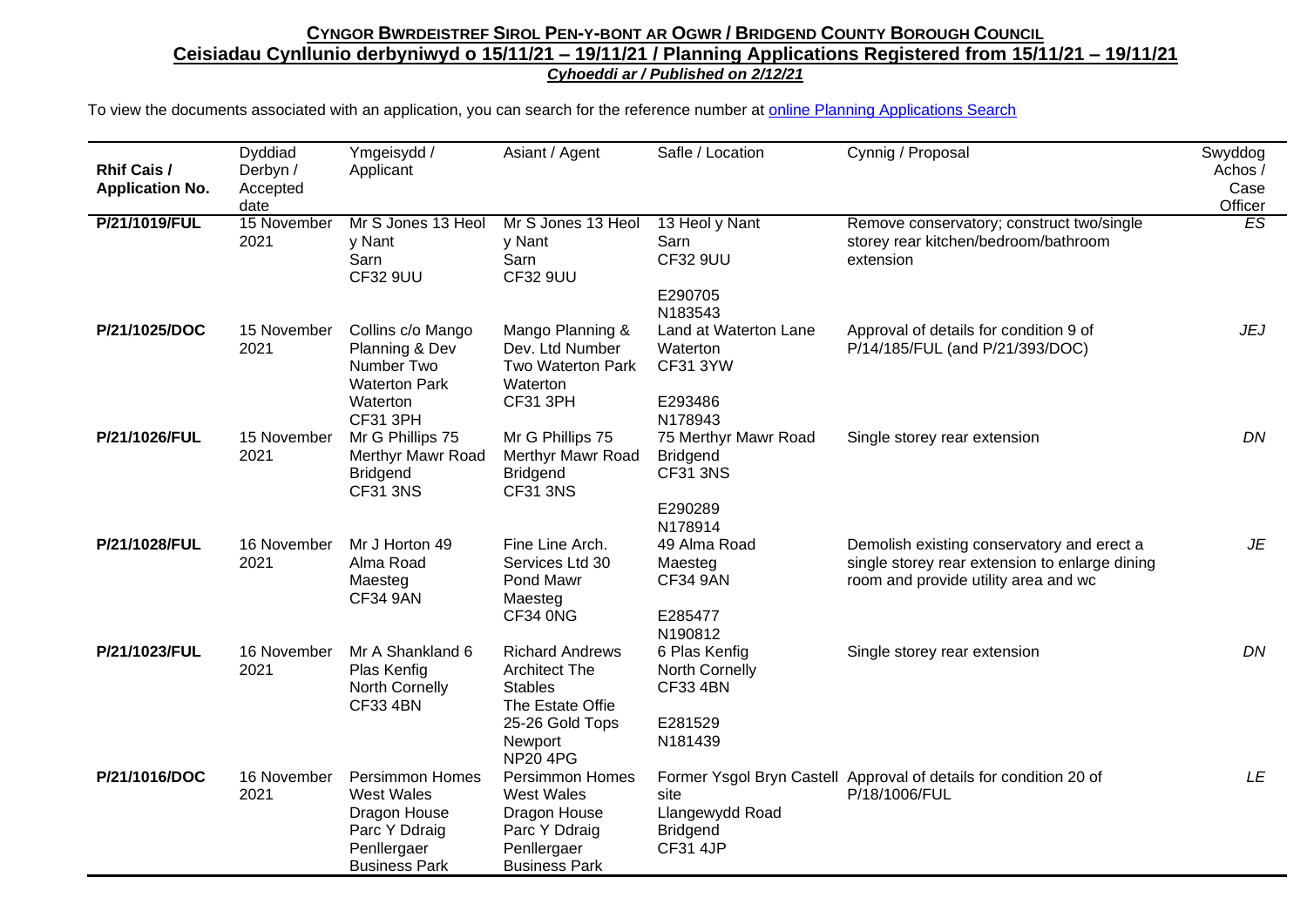| <b>Rhif Cais /</b><br><b>Application No.</b> | Dyddiad<br>Derbyn /<br>Accepted<br>date | Ymgeisydd /<br>Applicant                                                                          | Asiant / Agent                                                                                           | Safle / Location                                                                                               | Cynnig / Proposal                                                                                                                                                                                            | Swyddog<br>Achos /<br>Case<br>Officer |
|----------------------------------------------|-----------------------------------------|---------------------------------------------------------------------------------------------------|----------------------------------------------------------------------------------------------------------|----------------------------------------------------------------------------------------------------------------|--------------------------------------------------------------------------------------------------------------------------------------------------------------------------------------------------------------|---------------------------------------|
| P/21/1040/FUL                                | 16 November<br>2021                     | Swansea<br>SA4 9HJ<br>Mr N Caple 1 Heol<br>Y Derw<br>Evanstown<br><b>CF39 8RW</b>                 | Swansea<br>SA4 9HJ<br>Mr N Caple 1 Heol<br>Y Derw<br>Evanstown<br><b>CF39 8RW</b>                        | E289826<br>N180264<br>1 Heol Y Derw<br>Evanstown<br><b>CF39 8RW</b><br>E297765                                 | Amendment to P/20/558/FUL to build above<br>the ground floor utility                                                                                                                                         | <b>ALR</b>                            |
| P/21/971/FUL                                 | 17 November<br>2021                     | Mr S Owen 2<br>Mount Earl Close<br><b>Bridgend</b><br><b>CF31 3HA</b>                             | Mr S Owen 2<br>Mount Earl Close<br><b>Bridgend</b><br><b>CF31 3HA</b>                                    | N189423<br>2 Mount Earl Close<br><b>Bridgend</b><br><b>CF31 3HA</b><br>E290467                                 | Single storey rear extension                                                                                                                                                                                 | CF                                    |
| P/21/1047/SOR                                | 18 November<br>2021                     | <b>Wardell Armstrong</b><br><b>Tudor House</b><br>16 Cathedral Road<br>Cardiff<br><b>CF11 9LJ</b> | <b>Wardell Armstrong</b><br><b>Tudor House</b><br>16 Cathedral Road<br>Cardiff<br><b>CF11 9LJ</b>        | N178783<br>Llynfi Afan Wind farm to<br>Caerau village<br>Maesteg<br>E28800                                     | Request for a Screening Opinion: Installation of<br>a 33kV private wire connection from the Llynfi<br>Afan Wind Farm to Caerau village, Caerau                                                               | <b>RDA</b>                            |
| P/21/1048/SOR                                | 18 November<br>2021                     | <b>Wardell Armstrong</b><br><b>Tudor House</b><br>16 Cathedral Road<br>Cardiff<br><b>CF11 9LJ</b> | <b>Wardell Armstrong</b><br><b>Tudor House</b><br>16 Cathedral Road<br>Cardiff<br><b>CF11 9LJ</b>        | N19355<br>Land surrounding and<br>partly including Ysgol<br><b>Gynradd Caerau Primary</b><br>School<br>Maesteg | Request for a Screening Opinion: Ysgol<br>Gynradd Caerau Primary School District Heat<br>Network and associated plant                                                                                        | <b>RDA</b>                            |
| P/21/472/FUL                                 | 18 November<br>2021                     | Mr W Isaacs Nant<br>Mwth Fach Farm<br>Shwt<br><b>CF32 8UW</b>                                     | M E W Chartererd<br><b>Surveyors Newland</b><br>Farm<br><b>Water Street</b><br>Margam<br><b>SA13 2PB</b> | E285774<br>N194102<br>Nant Mwth Fach Farm<br>Shwt<br><b>CF32 8UW</b><br>E289202<br>N186518                     | Retention of log cabin for mixed use of leisure<br>and tourism as a holiday let and private use by<br>the applicant and his family and the<br>construction of a proposed adjacent toilet and<br>shower block | HK                                    |
| P/21/958/FUL                                 | 18 November<br>2021                     | Mr D Bennett 16<br>Pen y Fro<br>Pencoed                                                           | Mr D Bennett 16<br>Pen y Fro<br>Pencoed                                                                  | 16 Pen y Fro<br>Pencoed<br><b>CF35 6JG</b>                                                                     | Single storey rear extension, convert part of<br>garage to utility room, new roof to garage and<br>internal alterations                                                                                      | <b>ES</b>                             |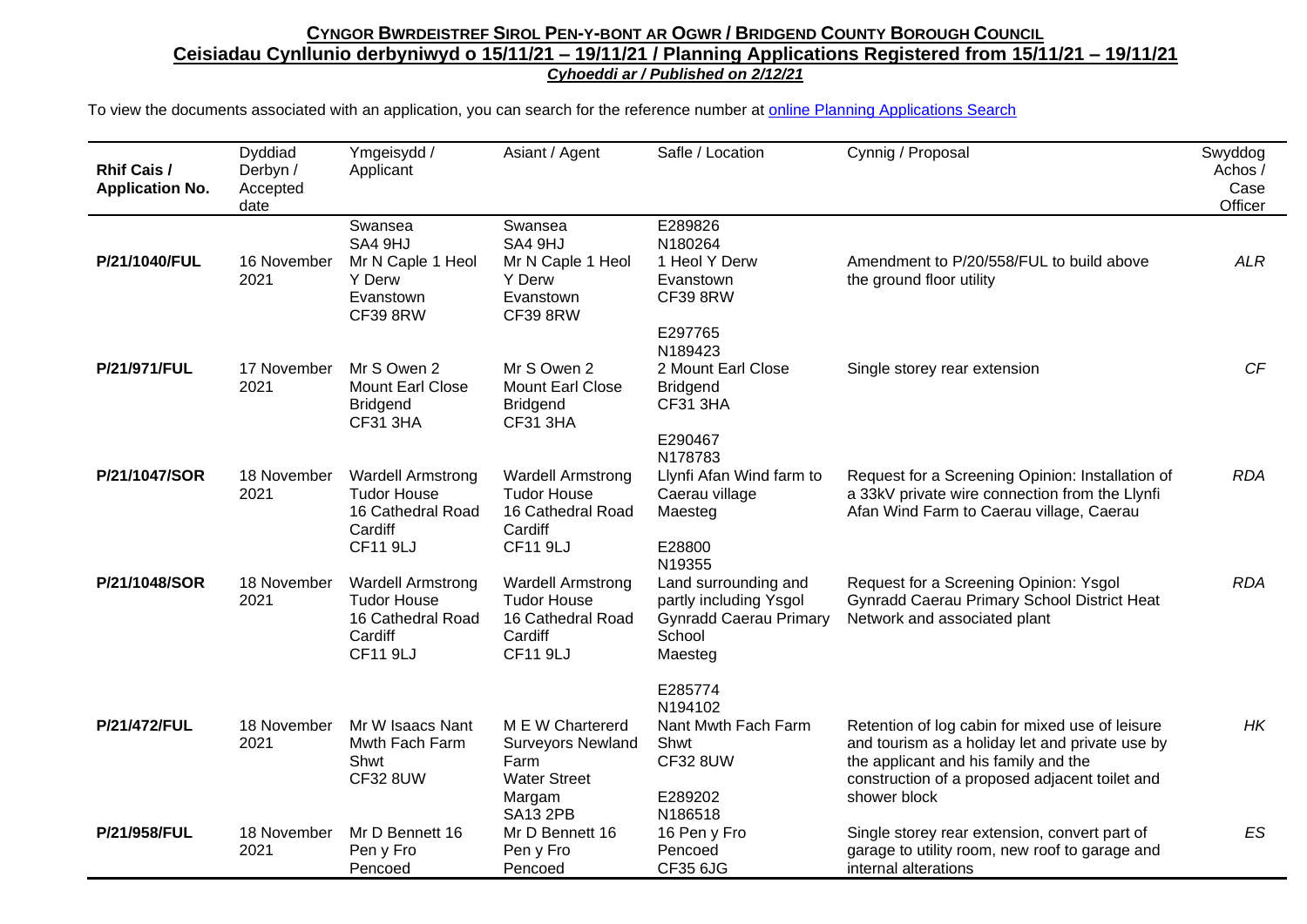| <b>Rhif Cais /</b><br><b>Application No.</b> | Dyddiad<br>Derbyn /<br>Accepted<br>date | Ymgeisydd /<br>Applicant                                                                       | Asiant / Agent                                                                                                    | Safle / Location                                                               | Cynnig / Proposal                                                                                                                                | Swyddog<br>Achos /<br>Case<br>Officer |
|----------------------------------------------|-----------------------------------------|------------------------------------------------------------------------------------------------|-------------------------------------------------------------------------------------------------------------------|--------------------------------------------------------------------------------|--------------------------------------------------------------------------------------------------------------------------------------------------|---------------------------------------|
|                                              |                                         | <b>CF35 6JG</b>                                                                                | <b>CF35 6JG</b>                                                                                                   |                                                                                |                                                                                                                                                  |                                       |
|                                              |                                         |                                                                                                |                                                                                                                   | E295080<br>N182258                                                             |                                                                                                                                                  |                                       |
| P/21/793/FUL                                 | 19 November<br>2021                     | Mrs J Nelson 14<br>Bredenbury<br>Gardens<br>Porthcawl<br><b>CF36 3NY</b>                       | Mrs J Nelson 14<br>Bredenbury<br>Gardens<br>Porthcawl<br><b>CF36 3NY</b>                                          | 14 Bredenbury Gardens<br>Porthcawl<br><b>CF36 3NY</b><br>E281384               | Conversion of garage to ancillary residential<br>use to existing dwelling; Re-roof structure with<br>pitched roof; Storage shed attached to rear | <b>ALR</b>                            |
| T/21/77/TPO                                  | 19 November<br>2021                     | Mrs G Kelly 10<br>Caer Newydd<br><b>Brackla</b><br><b>CF31 2JZ</b>                             | Mr Neil Harris<br>Mount Zion Church<br><b>New Street</b><br>Pantygog<br><b>CF32 8DP</b>                           | N178067<br>10 Caer Newydd<br><b>Brackla</b><br>CF31 2JZ<br>E292874<br>N180352  | Cut back overhanging branches and reduce<br>trunk leaving them to 2m tall                                                                        | SG                                    |
| P/21/1043/LAP                                | 19 November<br>2021                     | Mrs A Arrowsmith<br>29 Blaen Y Cwm<br><b>Broadlands</b><br><b>CF31 5AG</b>                     | Mrs A Arrowsmith<br>29 Blaen Y Cwm<br><b>Broadlands</b><br><b>CF31 5AG</b>                                        | 29 Blaen Y Cwm<br><b>Broadlands</b><br><b>CF31 5AG</b><br>E288781              | Certificate of Lawfulness for a proposed single<br>storey rear extension                                                                         | <b>JEJ</b>                            |
| P/21/1044/FUL                                | 19 November<br>2021                     | Mr Rossaye 5<br><b>Wernlys Road</b><br>Penyfai<br><b>CF31 4NS</b>                              | Dunraven St<br>Davids House<br><b>Heol Mostyn</b><br>Village Farm<br><b>Industrial Estate</b><br>Pyle<br>CF33 6BJ | N179791<br>5 Wernlys Road<br>Penyfai<br><b>CF31 4NS</b><br>E289631<br>N182373  | Enlarge the existing rear conservatory                                                                                                           | DN                                    |
| P/21/1050/DOC                                | 19 November<br>2021                     | The Royal Bank of<br><b>Scotland Plc House</b><br>F<br>1st Floor<br>Tamworth<br><b>B77 4DT</b> | ISG Design Ltd 6th<br>Floor<br>Aldgate House<br>33 Aldgate High<br><b>Street</b><br>London<br>EC3N 1AG            | 26-28 Adare Street<br><b>Bridgend</b><br><b>CF31 1EN</b><br>E290605<br>N179864 | Approval of details for conditions 2, 3, 4 & 5 of<br>P/21/741/FUL & P/21/742/LIS                                                                 | <b>ALR</b>                            |
| P/21/1052/DOC                                | 19 November<br>2021                     | <b>Parkdean Resorts</b><br>UK Ltd 2nd Floor                                                    | NBDA Ltd The Old<br>Church                                                                                        | Trecco Bay Holiday Park<br>Porthcawl                                           | Approval of details for condition 2 of<br>P/21/351/FUL                                                                                           | LE                                    |